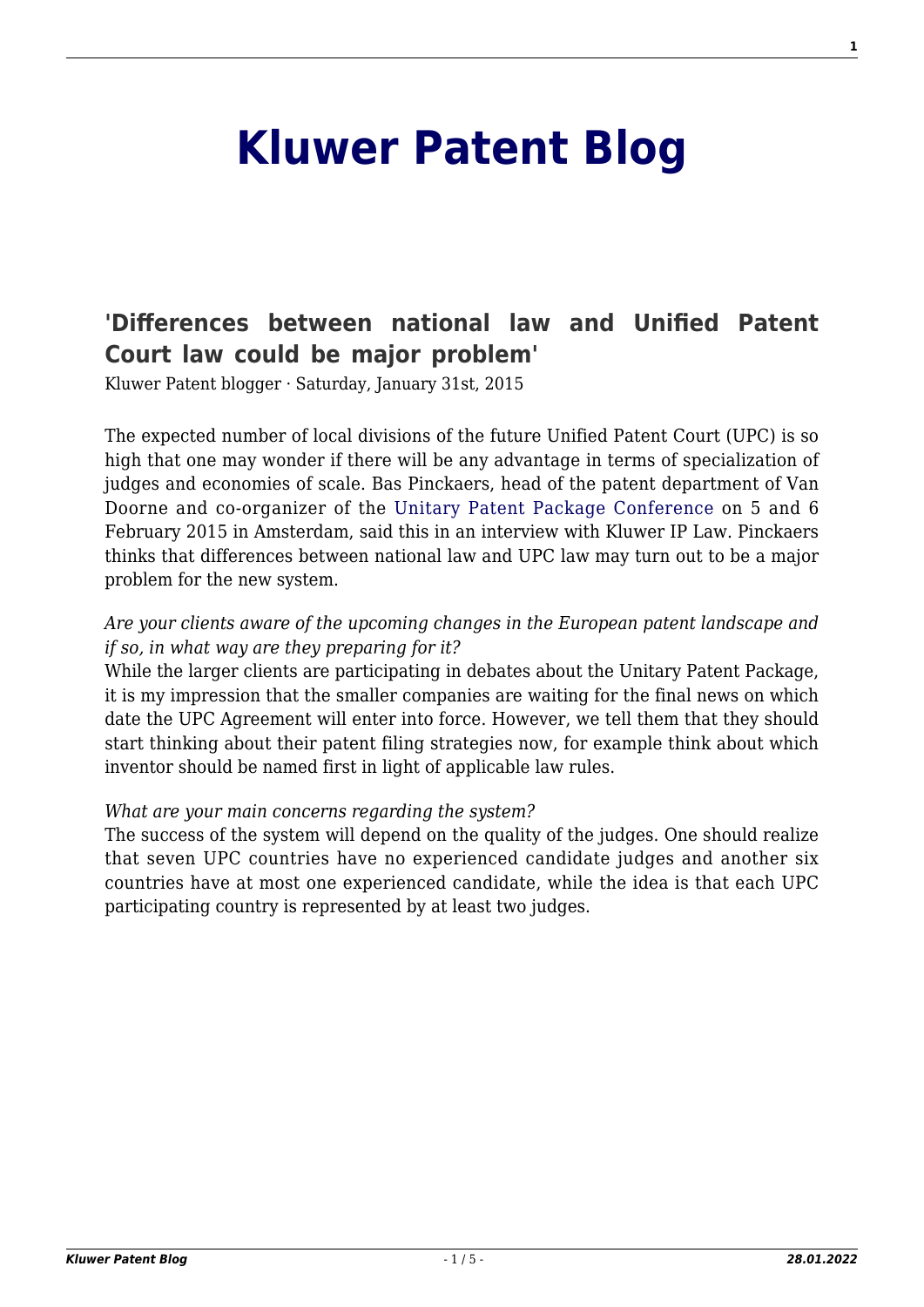Another concern is that the number of local divisions seems to be higher than expected. I have been informed that – besides the minimum of six local divisions in Germany, England and France – the Netherlands, Belgium, Finland, Denmark, Ireland, Italy and even Austria are considering setting up a local division. It seems to me that not all local divisions will get enough cases, so one wonders what the advantages will be in terms of specialization of judges and economies of scale.

#### *Do you see the UPC Agreement as a solid basis for the new European Patent system?*

provides that during the transition period of 7-14 $_{\rm Bas}$  Pinckaers The problem is that the more we study the UPC Agreement, the more we realize that it has not always been well phrased and may contain errors. For example, Article 83(1) UPC Agreement

years "an action for infringement or for revocation of a European patent" may still be brought before national courts. This provision is about the dual competence of both the UPC and national courts. However, it is very strange that only two actions are mentioned and not the other actions mentioned in Article 32(1) UPC Agreement, such as actions for declarations of non-infringement, for provisional and protective measures and injunctions, for revocation of patents or for damages or compensation for use of a European patent application. It is my impression that the majority view is that the dual competence also applies to such non-mentioned actions.

A major problem could be the differences that still exist between national law and UPC law that is applicable to European patents. Now the majority view is that during the transition period (7-14 years), national courts should not apply UPC law but apply national law to European patents. I understand the logic of this majority view since the transition period is part of a political compromise: it does not make sense to provide for an opt-out of the system if at the same time national courts must apply UPC law, since we do not know yet how it will be interpreted by the UPC.

However, in practice, this view may cause problems. One should realize that national courts remain competent not only with respect to cases on the basis of a European patent which is opted out under Article 83(3), but also with regard to cases on the basis of a European patent, which are not opted out and which are brought (first) before a national court (instead of the UPC) under Article 83(1) UPC Agreement. The effect of this transition rule is that with respect to non-opted out patents the applicable law may change by a mere choice of forum by the plaintiff and with respect to opted out patents by the withdrawal of the opt-out according to Article 83(4) UPC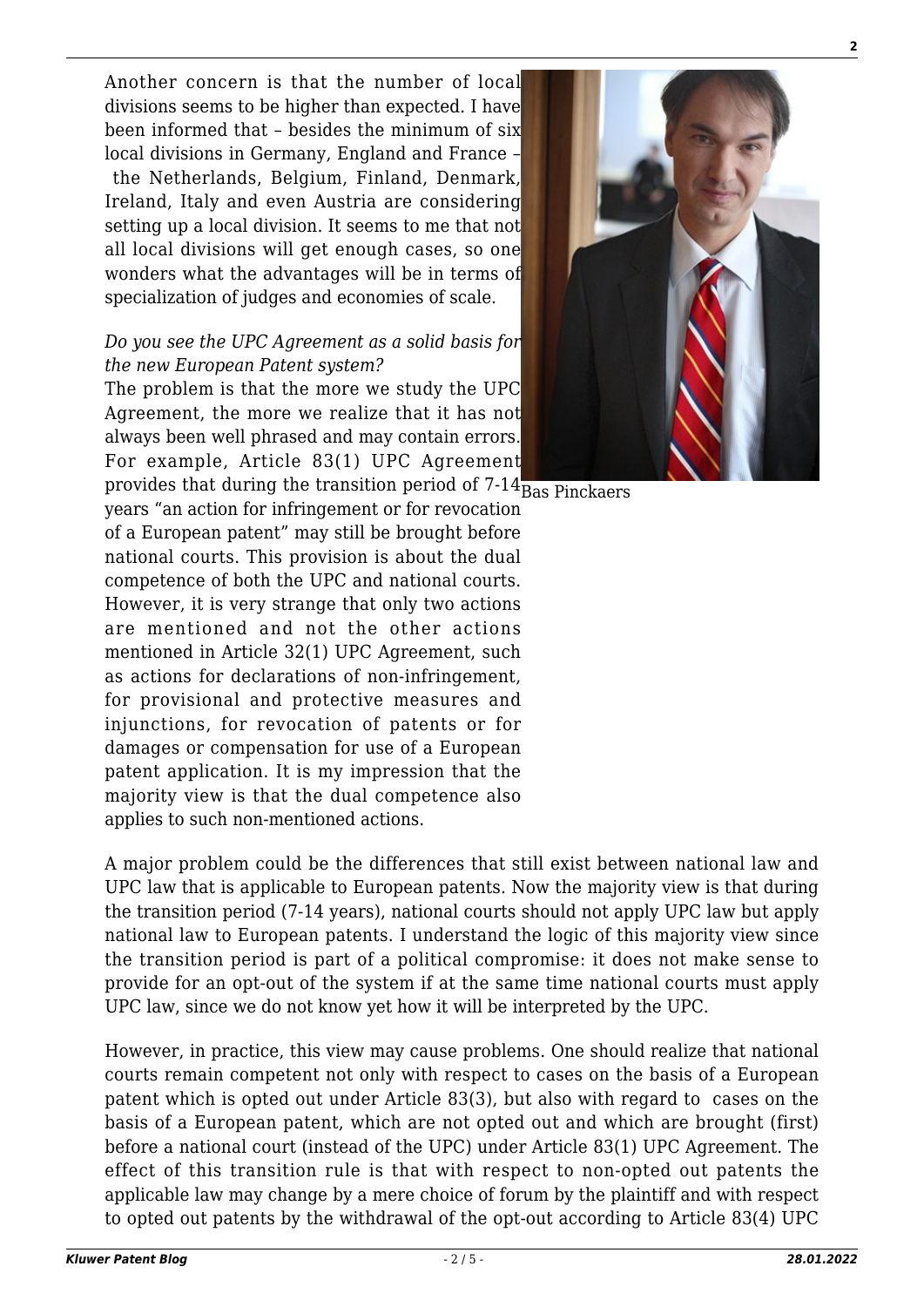Agreement. Even worse: the applicable law may change twice if the patent has been opted out after the entry into force of the UPC Agreement: after the opt-out national law and after the withdrawal of the opt-out UPC law.

After the UPC Agreement was concluded, my initial thought was that national law and UPC law are quite the same and that a discussion about divergences will be merely theoretical. However, the more I discuss this issue with patent lawyers in other countries, the more I learn about differences, especially in the field of the twelve limitations on the effect of a patent, mentioned in Article 27 UPC Agreement.

Another concern is that it is not yet fully clear how the jurisdictional system will work under Brussels I (Regulation 1215/2012 as amended by Regulation 542/2014) during the transition period, in which we have dual competence. I think that the majority view is as follows. If an infringement or revocation action is filed first in the UPC, national courts will be blocked from dealing with the infringement or revocation action under the *lis alibi pendens* rule of Article 29 Brussels I, to the extent that the parties are the same. An infringement action before the UPC will not block an action for revocation of the national part of the European patent in a national court.

Less clear is the case where the infringement case or action for declaration of noninfringement has been filed first in a national court, for example on the basis of Article 7(2) Brussels I. This should not block the UPC from dealing with the other designated countries. Otherwise, the Unitary Patent package would include a huge "torpedo" option. The same should be true with respect to a revocation action filed in a national court. The UPC should remain competent to hear a single action for revocation of all other parts of this bundle patent. However, there is no guarantee that the UPC or CJEU will follow these views and I note that different views have been uttered by some eminent scholars.

## *Is this an exciting period for patent specialists like you?*

Yes. There are still many issues to be solved and I very much like to discuss them with my colleagues in the Netherlands and in other UPC countries.

But there is uncertainty as well. We try to explain the new rules, but we are faced with many contradictory views and we have to wait to learn how the UPC (or CJEU) will decide. Therefore, there will be a period in which we have to base our advice on majority views, which are not yet confirmed by the competent courts. An example: will the opt-out be for the entire life span of the patent or only for the period of the transitional period (7-14 years)? The majority view is that it is for the entire life span. This view means that national courts may be competent to deal with European patents for another 40 years  $(14 + 20 + \text{SCP})$ .

*Quite a few people say they will (advise clients to) opt out their patents of the jurisdiction of the UPC, until more experience is gained with the court and the quality of its decisions. Will this be your advice too?*

I understand that many companies will decide to opt out to prevent any central attack and/or to see whether the UPC system will work. In 1977, when the EPC system started with (only) seven countries, many companies continued to file on a national basis, but once they saw that the EPO functioned well, this changed. As a result, in the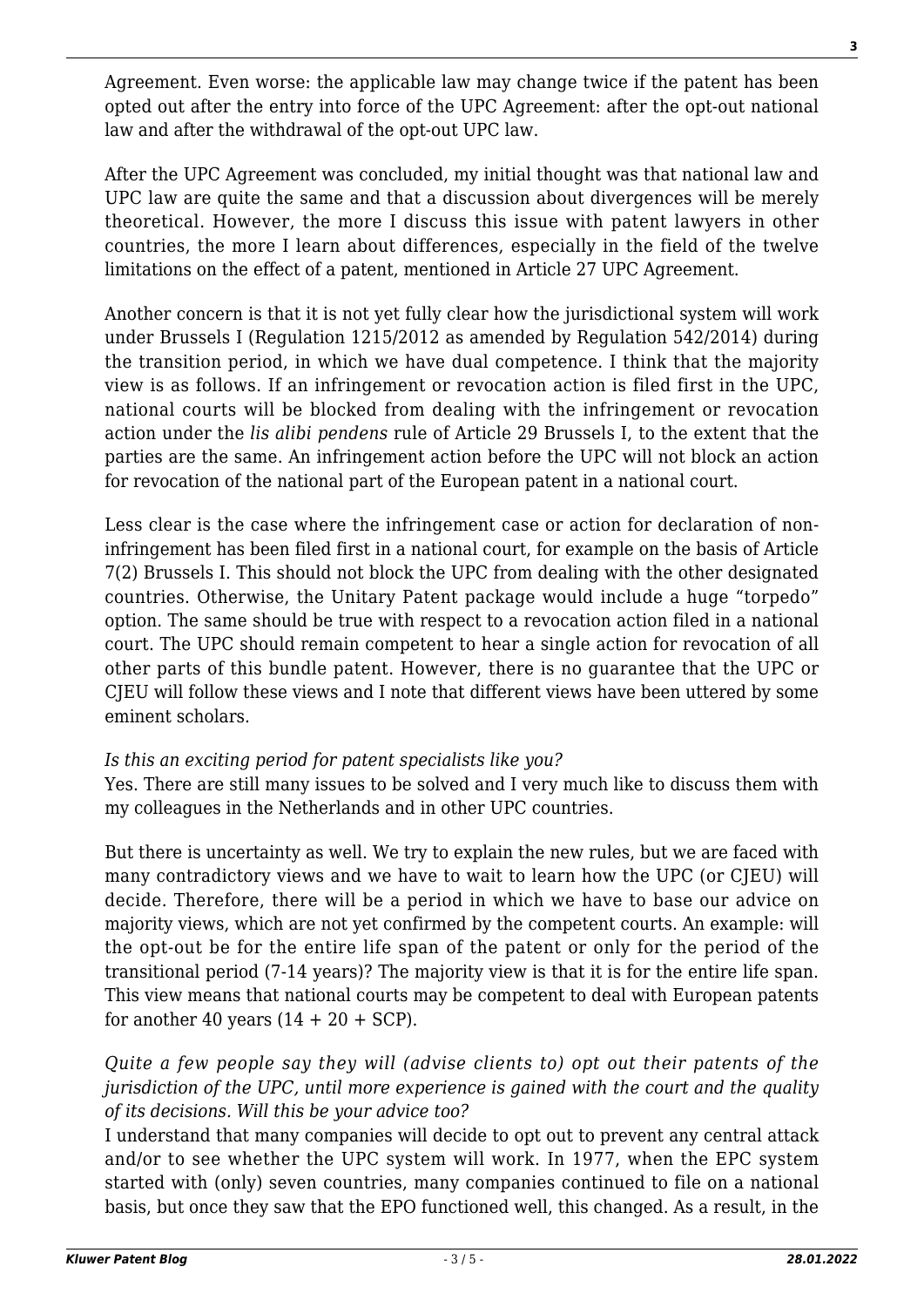Netherlands, we abolished the examined Dutch patent in 1995.

I expect that once we get the first high-quality UPC infringement decisions, other potential plaintiffs who see the great advantages of the whole territory effect for all designated countries (Article 34 UPC Agreement) and the whole territory enforcement (Article 82 UPC Agreement), will rapidly follow. Also one should realize that by opting out it may no longer be possible to profit from the advantages of the UPC once the patent is litigated in a national court.

*Are there any other issues about the UPC system that you would like to mention?* What causes some worry is the political situation in UK. What will happen if in a referendum the UK people vote in favour of leaving the EU?

Another issue that should deserve more attention is whether costs for SME-defendants who will be sued before the UPC will not be too high. In principle, the UPC will be selffinancing, so most likely costs will be higher than in national courts. This will not be any problem for American, Asian and European multinational companies, but may very well be a problem for small European SMEs accused of patent infringement.

For regular updates on the UPC, subscribe to the free [Kluwer IP Law Newsletter](http://webforms.kluwerlawonline.com/genons/toepassingen/kli/arbitration_website/subscribe.asp?prodcode=KIPL).

# **Kluwer IP Law**

The **2021 Future Ready Lawyer survey** showed that 81% of the law firms expect to view technology as an important investment in their future ability to thrive. With Kluwer IP Law you can navigate the increasingly global practice of IP law with specialized, local and cross-border information and tools from every preferred location. Are you, as an IP professional, ready for the future?

[Learn how](https://www.wolterskluwer.com/en/solutions/kluweriplaw?utm_source=patentblog&utm_medium=articleCTA&utm_campaign=article-banner) **[Kluwer IP Law](https://www.wolterskluwer.com/en/solutions/kluweriplaw?utm_source=patentblog&utm_medium=articleCTA&utm_campaign=article-banner)** [can support you.](https://www.wolterskluwer.com/en/solutions/kluweriplaw?utm_source=patentblog&utm_medium=articleCTA&utm_campaign=article-banner)

*To make sure you do not miss out on regular updates from the Kluwer Patent Blog, please subscribe [here.](http://patentblog.kluweriplaw.com/newsletter)*